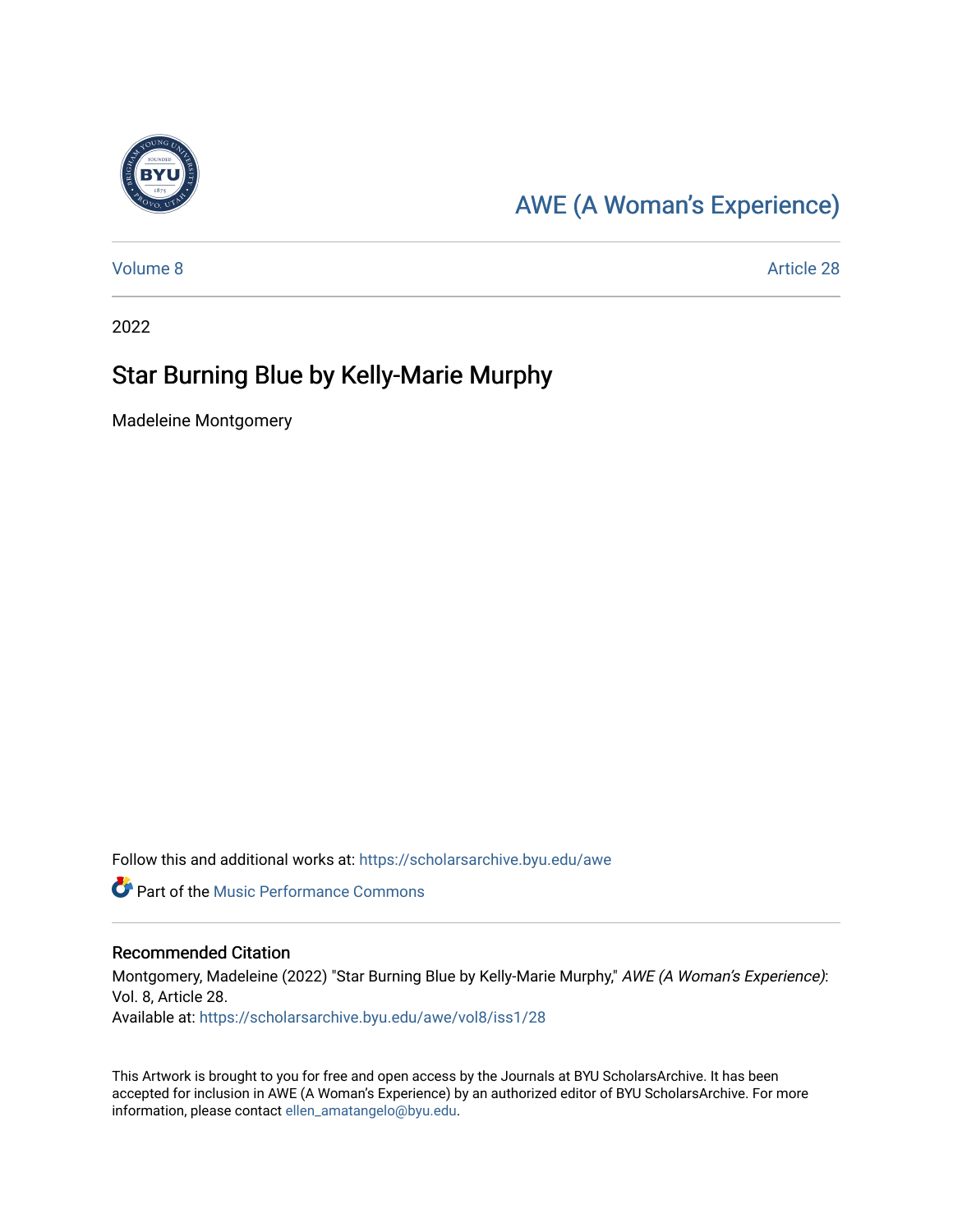## Star Burning Blue by Kelly-Marie Murphy

**Minerva Teichert Award Winner 2021**

R. KELLY-MARIE MURPHY IS AN AWARD-WINNING<br>Canadian composer. Born in Italy in 1964 to Canadian parents,<br>she spent her childhood on military bases in Canada. She holds<br>composition degrees from the University of Calgary (BM, Canadian composer. Born in Italy in 1964 to Canadian parents, she spent her childhood on military bases in Canada. She holds composition degrees from the University of Calgary (BM, MM) and the University of Leeds (PhD), and has been praised for her beautiful orchestrations and captivating virtuosic writing.<sup>1</sup> A quick visit to her website gives some insight into her sense of humour and confidence: a section, titled "They Hate Me . . . They Really Hate Me," is dedicated to featuring some notable negative reviews she's received throughout her career.<sup>2</sup>

Besides our shared Canadian heritage, I feel a deep connection to Murphy's musical language. It is bold, innovative, and unapologetic. She is one of many female composers who I have admired for a long time, and it has been inspiring to really get to know her style through performing her work *Star Burning Blue*. I got to exchange a few emails with her when I was trying to find a copy of the piece; she was friendly and helpful, sending me a link to her favourite recording and a score with her personal markings.

*Star Burning Blue* follows the growth and destruction of a supergiant main sequence star. After bursting into existence, the music gradually becomes more fragmented and jagged as the star gathers more matter. Finally, the star explodes, after which a haunting middle section depicts the cold emptiness of outer space. Inevitably, small pieces begin to coalesce and form a new star.

<sup>1</sup> Evan Ware, "Kelly-Marie Murphy," *The Canadian Encyclopedia*, last modified December 12, 2013, https://www.thecanadianencyclopedia.ca/en/article/kelly-marie-murphy-emc.

<sup>2</sup> Kelly-Marie Murphy,"They Hate Me . . . They Really Hate Me," Kelly-Marie Murphy Composer, last modified 2020, https://kellymariemurphy.com/they-hate-me/.